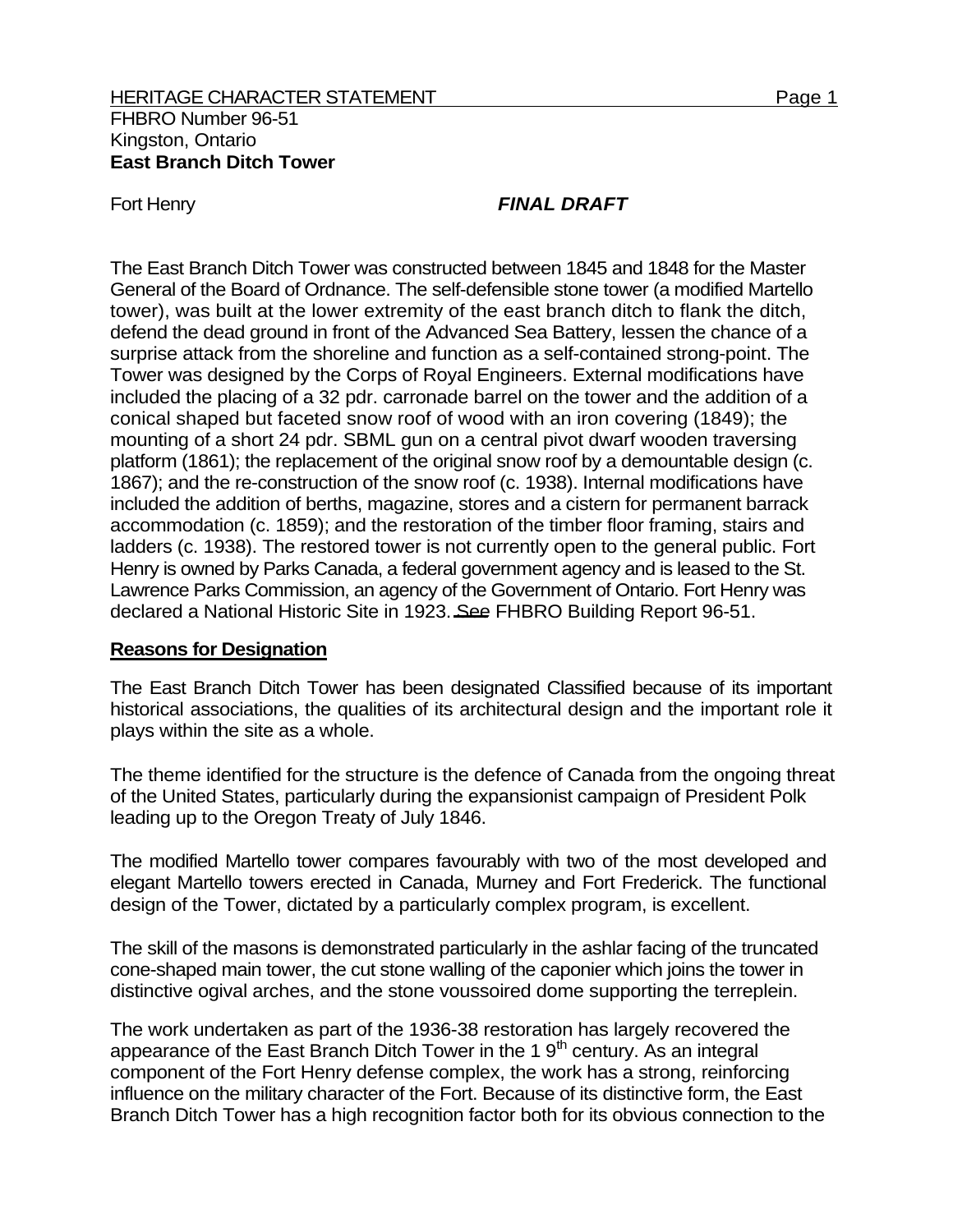# Fort Henry *FINAL DRAFT*

Fort Henry defence complex and its place in the line of Martello towers along the Kingston waterfront.

# **Character Defining Elements**

The heritage character of the East Branch Ditch Tower resides in its status as a specialized military structure for musketry defence of the shoreline and the mounting of artillery for the flank defence of the ditch, shore and dead ground in front of the Advanced Sea Battery. By 1859 the role of the tower was expanded to include permanent barrack accommodation.

Externally, one of the more notable features of the structure is the irregular plan comprising a circular main tower cornered into the extremity of the ditch, an attached loopholed wall closing the ditch, a rectangular musketry gallery and 60' wing wall on the opposite flank, and a semi-circular caponier projecting from the front. Also prominent is the strategic grouping and placement of the musketry loopholes: oblique loopholes in the ditch wall, gallery and caponier at ground level to flank the base of the tower; regular loopholes in the exterior face of the tower and caponier at ground level to fire directly out upon an enemy; groups of loopholes at the middle floor to command the roof of the gallery and caponier; and groups of loopholes at the third floor to fire laterally along the shore. The mode of access, is a single iron-sheathed door on the ground floor landward face of the main tower accessed from the base of the ditch. Also notable are the thick slightly battered 45' high masonry walls of the tower (an irregular coursed ashlar facing, rubble hearting and brick backing, 8' thick at the base and 6' thick at the terreplein), the batter/sloping plinth on the water side (to prevent ice damage) and the snow roof (a conical shaped but faceted sheet metal, standing seam roof). The plan, configuration of loopholes, character of access, masonry construction and snow roof are important character defining features that merit protection and should not be modified.

The heritage character of the exterior would be best protected by regular repointing of the limestone ashlar walling, maintenance of the bird screens and the timely repair or replacement of defective roofing, lightning protection and roof penetration flashings.

Internally one of the more notable features of this specialized defensive structure is the design of the top armed gun platform. It has a circular terreplein of solid masonry secured by a parapet and banquette all round. The single piece of artillery is mounted on a centre pivot dwarf traversing platform. The front of the platform is supported on hollow-soled trucks moving on a raised racer set in the banquette. Also notable is the bomb-proof roof of the third floor (a voussoired stone segmental profile dome supported entirely by the exterior wall), the cut stone trimmed recesses created for the operation